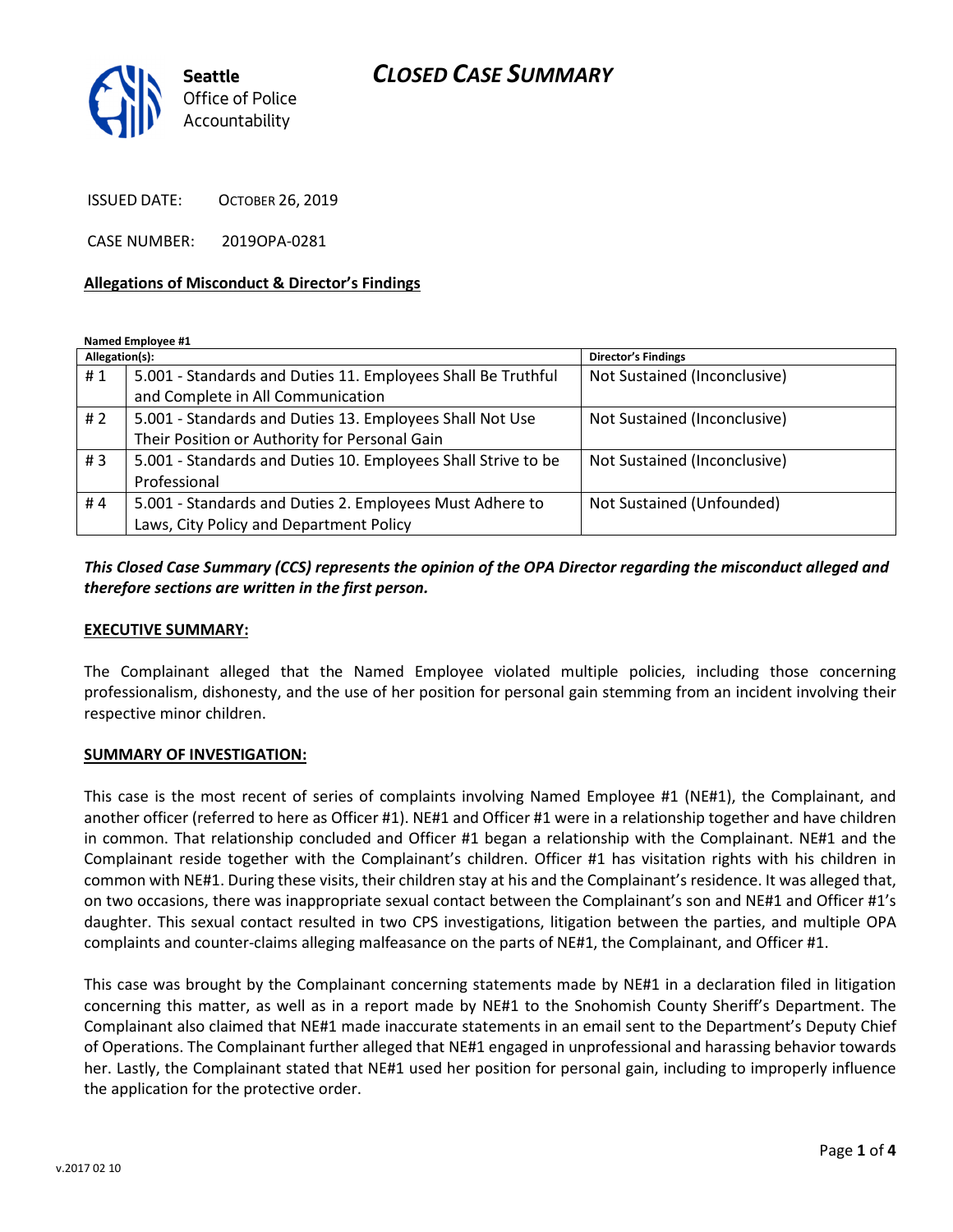

# CLOSE CASE SUMMARY

OPA CASE NUMBER: 2019OPA-0281

As part of its investigation, OPA reviewed documents relating to the CPS and criminal investigations, as well as documents concerning the litigation. OPA further interviewed NE#1 and the Complainant.

#### ANALYSIS AND CONCLUSIONS:

### Named Employee #1 - Allegations #1 5.001 - Standards and Duties 11. Employees Shall Be Truthful and Complete in All Communication

As discussed above, the Complainant alleged that NE#1 made multiple inaccurate statements in documents relating to this matter and that this established dishonesty on NE#1's part. The Complainant alleged that the following specific statements were inaccurate:

- NE#1's characterization that the Complainant's son was the primary aggressor;
- The facts and circumstances of the second alleged sexual assault of NE#1's daughter;
- The statement that the Complainant's son's grandfather reported the second alleged sexual assault because he was concerned for NE#1's daughter's safety; and
- A description of the purported concerns relayed by CPS concerning Officer #1's failure to ensure that his children were properly supervised and protected while in his home.

In response to these allegations, NE#1 stated that the information she provided in her declaration and in the documents submitted to the Snohomish County Sheriff's Department, were accurate to the best of her knowledge at the time. She told OPA that, prior to the hearing on the protective order application, she did not have the underlying documents and had relied solely on what was conveyed to her by her daughter, as well as on a phone call she had with CPS. She acknowledged that she learned that some of her prior statement were not accurate only when she received full documentation at the hearing. As such, she denied that she engaged in dishonesty.

The Complainant also contended that NE#1 was dishonest when she told the Deputy Chief in an email that the Complainant was required to be personally served at her place of employment. The Complainant asserted that NE#1 could have also served her son's father or any other member or her son's family.

In response to the claims concerning her statement regarding service in the email, NE#1 indicated that she believed that it was necessary to serve the Complainant because the conduct had occurred in her residence. NE#1 stated that she did not believe it appropriate to instead serve the Complainant's son's grandfather or another family member.

SPD Policy 5.001-POL-11 requires Department employees to be truthful and complete in all communications. If it could be proved that NE#1 intentionally fabricated information or included knowingly false information in her declaration or in her reporting of the alleged sexual assault to the Snohomish County Sheriff's Department, this would constitute dishonesty in violation of policy. Ultimately, however, there is insufficient evidence in the record to prove or disprove NE#1's assertion that the information she provided was accurate based on what she knew at the time. While the declaration provided by NE#1 was consistent with the statement provided by her daughter to CPS and while NE#1's accounts provided to the Snohomish County Sheriff's Department and in her declaration were consistent with each other, there is no evidence conclusively establishing what NE#1 knew at the time or that NE#1 did not have additional information suggesting that her statements were no longer accurate. While NE#1 stated that she only determined that some of her statements were inaccurate at the hearing, the Complainant asserted that this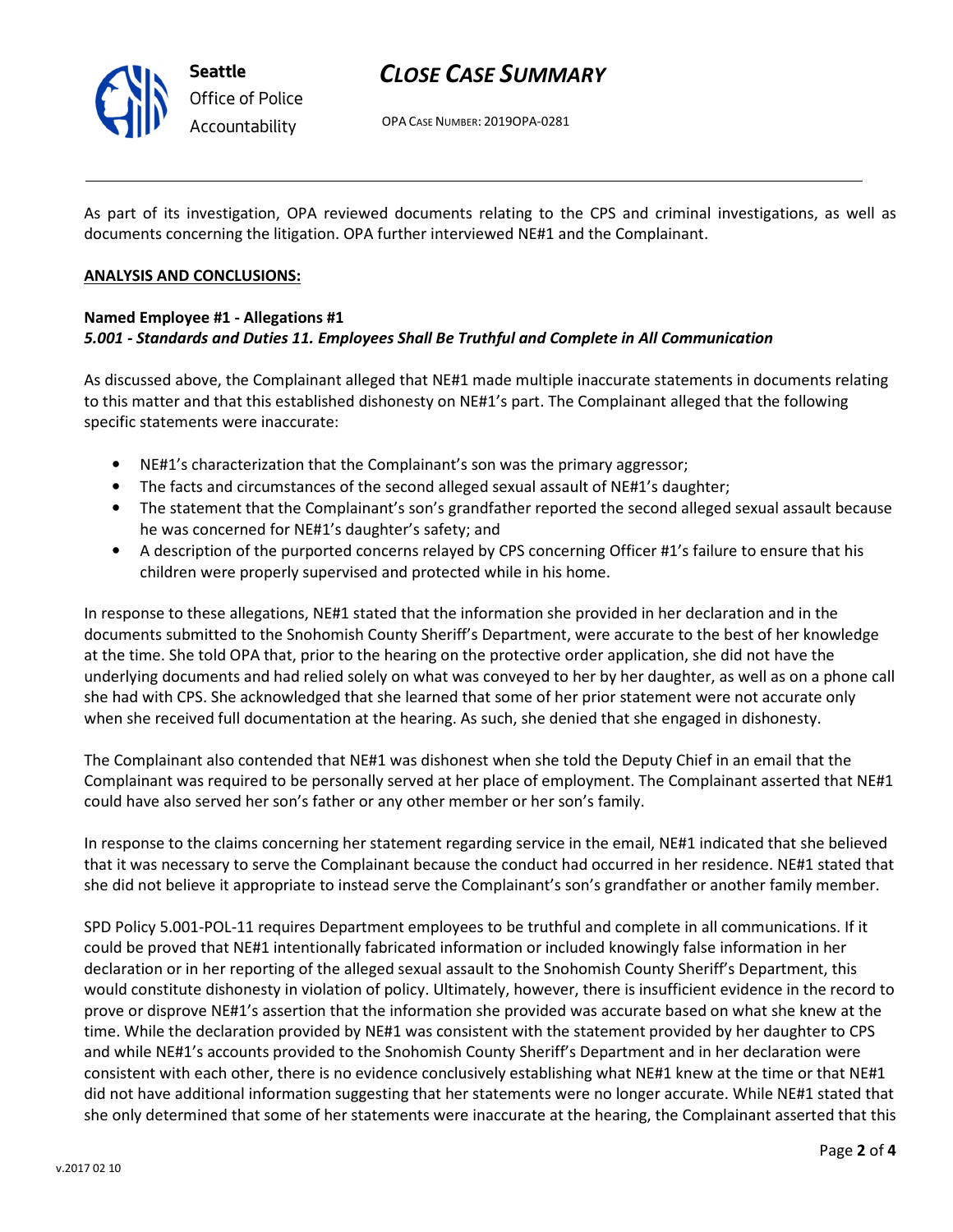

Seattle Office of Police Accountability

# CLOSE CASE SUMMARY

OPA CASE NUMBER: 2019OPA-0281

was untrue and that NE#1 knew of this information prior to that time. Again, OPA does not have enough evidence to determine which one is right.

Given these disputes of facts, the lack of evidence, and the elevated burden of proof required to establish a dishonesty violation, I recommend that this allegation be Not Sustained – Inconclusive.

Recommended Finding: Not Sustained (Inconclusive)

## Named Employee #1 - Allegation #2 5.001 - Standards and Duties 13. Employees Shall Not Use Their Position or Authority for Personal Gain

SPD employees are prohibited from using their position or authority for personal gain. (SPD Policy 5.001-POL-13.)

The Complainant alleged that NE#1 abused her position for personal gain in three respects. First, the Complainant asserted that NE#1 accessed South Precinct records to determine when the Complainant was or was not working. Second, the Complainant claimed that NE#1 applied for a protective order to gain an advantage in custody proceedings against Officer #1. The Complainant opined that this was established by the fact that NE#1, who was an experienced detective and should have known better, sought a protective order against a minor when this was not permitted as a legal matter. Third, the Complainant stated that it was improper for NE#1 to describe her SPD training and experience in the declaration she submitted and the Complainant opined that NE#1 did so in an attempt to improperly influence the case.

NE#1 told OPA that she believed that the Complainant was not working at the precinct because a process server tried to serve the Complainant at work on several occasions but was unsuccessful. She stated that she did not improperly use Department records to track the Complainant. In addition, NE#1 continually asserted that she sought the protective order and filed a report with the Snohomish County Sheriff's Office in order to protect her children. Lastly, NE#1 stated that she included her training and experience in the declaration because this is what she normally did in declarations.

OPA's investigation did not conclusively establish that NE#1 used South Precinct records to try to narrow down when to serve the Complainant. However, it is unclear where she got the information that she included in her email to the Deputy Chief that the Complainant was not working for the rest of the month. Moreover, while perhaps NE#1 should have known given her experience that she could not seek a protective order against a minor, OPA cannot definitively determine that she sought the order for an improper motive. Lastly, while OPA does not believe that NE#1 should have included her training and experience in the declaration as it was irrelevant to the protective order application, OPA cannot establish that she did so with the purpose of improperly influencing the proceeding.

Given the above, there is insufficient evidence to prove whether or not NE#1 acted contrary to this policy. As such, I recommend that this allegation be Not Sustained – Inconclusive.

Recommended Finding: Not Sustained (Inconclusive)